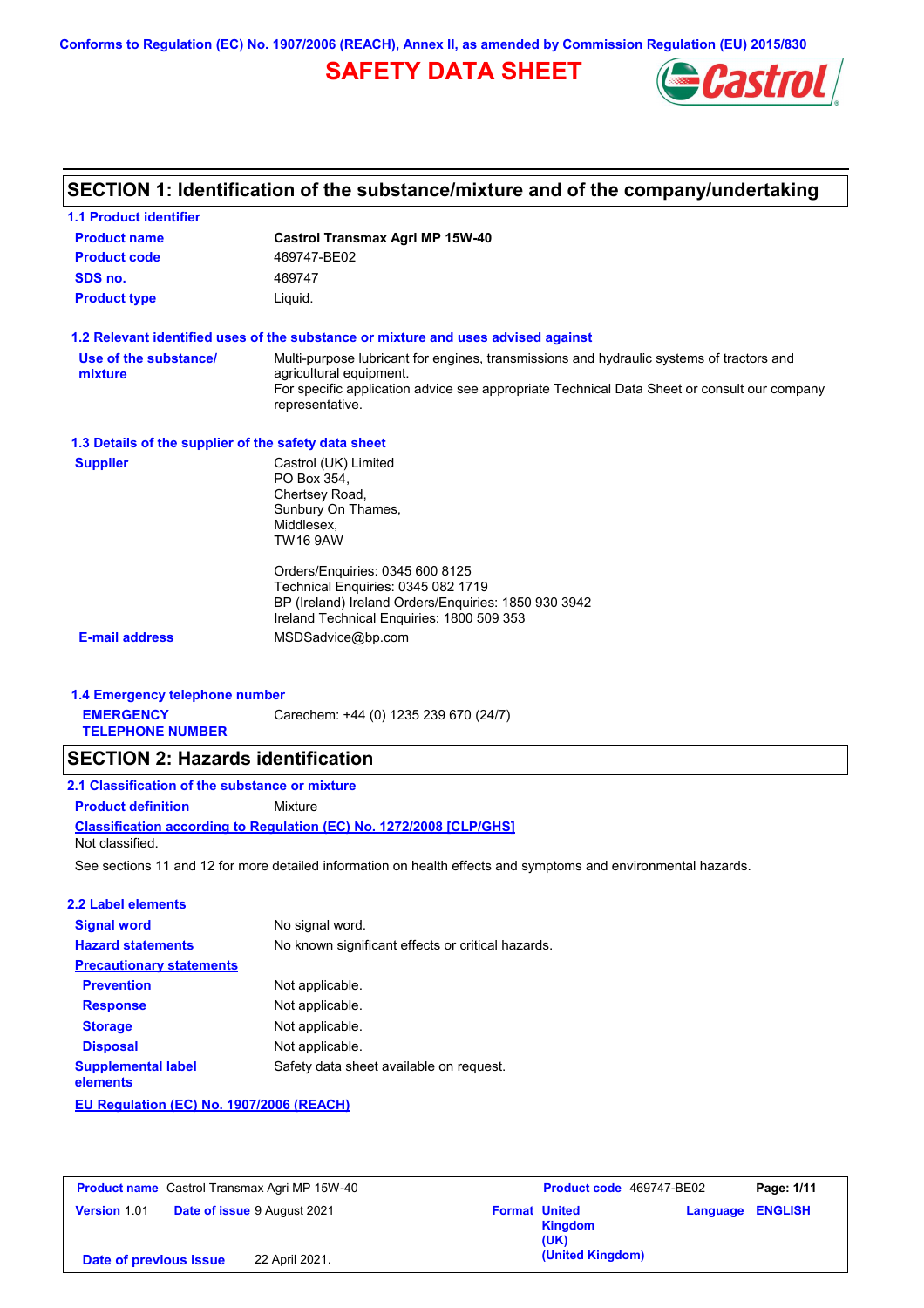# **SECTION 2: Hazards identification**

| <b>Annex XVII - Restrictions</b><br>on the manufacture.<br>placing on the market<br>and use of certain<br>dangerous substances,<br>mixtures and articles | Not applicable.                                                                                                                                                                                                                                                                                                          |
|----------------------------------------------------------------------------------------------------------------------------------------------------------|--------------------------------------------------------------------------------------------------------------------------------------------------------------------------------------------------------------------------------------------------------------------------------------------------------------------------|
| <b>Special packaging requirements</b>                                                                                                                    |                                                                                                                                                                                                                                                                                                                          |
| <b>Containers to be fitted</b><br>with child-resistant<br>fastenings                                                                                     | Not applicable.                                                                                                                                                                                                                                                                                                          |
| <b>Tactile warning of danger</b>                                                                                                                         | Not applicable.                                                                                                                                                                                                                                                                                                          |
| 2.3 Other hazards                                                                                                                                        |                                                                                                                                                                                                                                                                                                                          |
| <b>Results of PBT and vPvB</b><br>assessment                                                                                                             | Product does not meet the criteria for PBT or vPvB according to Regulation (EC) No. 1907/2006,<br>Annex XIII.                                                                                                                                                                                                            |
| <b>Product meets the criteria</b><br>for PBT or vPvB according<br>to Regulation (EC) No.<br><b>1907/2006, Annex XIII</b>                                 | This mixture does not contain any substances that are assessed to be a PBT or a vPvB.                                                                                                                                                                                                                                    |
| Other hazards which do<br>not result in classification                                                                                                   | Defatting to the skin.<br>USED ENGINE OILS                                                                                                                                                                                                                                                                               |
|                                                                                                                                                          | Used engine oil may contain hazardous components which have the potential to cause skin<br>cancer.<br>See Toxicological Information, section 11 of this Safety Data Sheet.<br>Note: High Pressure Applications                                                                                                           |
|                                                                                                                                                          | Injections through the skin resulting from contact with the product at high pressure constitute a<br>major medical emergency.<br>See 'Notes to physician' under First-Aid Measures, Section 4 of this Safety Data Sheet.<br>Experimental data on one or more of the components has been used to determine all or part of |
|                                                                                                                                                          | the hazard classification of this product.                                                                                                                                                                                                                                                                               |

# **SECTION 3: Composition/information on ingredients**

Mixture

### **3.2 Mixtures**

**Product definition**

Highly refined base oil (IP 346 DMSO extract < 3%). Proprietary performance additives.

| <b>Product/ingredient</b><br>name                                                                   | <b>Identifiers</b>                                                                        | $\%$ | <b>Regulation (EC) No.</b><br>1272/2008 [CLP]                      | <b>Type</b> |
|-----------------------------------------------------------------------------------------------------|-------------------------------------------------------------------------------------------|------|--------------------------------------------------------------------|-------------|
| Distillates (petroleum), hydrotreated<br>heavy paraffinic                                           | REACH #: 01-2119484627-25 ≤3<br>$EC: 265-157-1$<br>CAS: 64742-54-7<br>Index: 649-467-00-8 |      | Asp. Tox. 1, H304                                                  | $[1]$       |
| Distillates (petroleum), solvent-<br>dewaxed heavy paraffinic                                       | REACH #: 01-2119471299-27<br>$EC: 265-169-7$<br>CAS: 64742-65-0<br>Index: 649-474-00-6    | - ≤3 | Asp. Tox. 1, H304                                                  | $[1]$       |
| Phosphorodithioic acid, mixed O.O-bis<br>(2-ethylhexyl and iso-Bu and iso-Pr)<br>esters, zinc salts | REACH #: 01-2119521201-61<br>EC: 288-917-4<br>CAS: 85940-28-9                             | ב≥   | Skin Irrit. 2. H315<br>Eye Dam. 1, H318<br>Aquatic Chronic 2, H411 | $[1]$       |

**See Section 16 for the full text of the H statements declared above.**

## **Type**

[1] Substance classified with a health or environmental hazard

[2] Substance with a workplace exposure limit

[3] Substance meets the criteria for PBT according to Regulation (EC) No. 1907/2006, Annex XIII

[4] Substance meets the criteria for vPvB according to Regulation (EC) No. 1907/2006, Annex XIII

[5] Substance of equivalent concern

[6] Additional disclosure due to company policy

Occupational exposure limits, if available, are listed in Section 8.

| <b>Product name</b> Castrol Transmax Agri MP 15W-40 |                                    |                      | Product code 469747-BE02 | Page: 2/11              |
|-----------------------------------------------------|------------------------------------|----------------------|--------------------------|-------------------------|
| Version 1.01                                        | <b>Date of issue 9 August 2021</b> | <b>Format United</b> | Kingdom<br>(UK)          | <b>Language ENGLISH</b> |
| Date of previous issue                              | 22 April 2021.                     |                      | (United Kingdom)         |                         |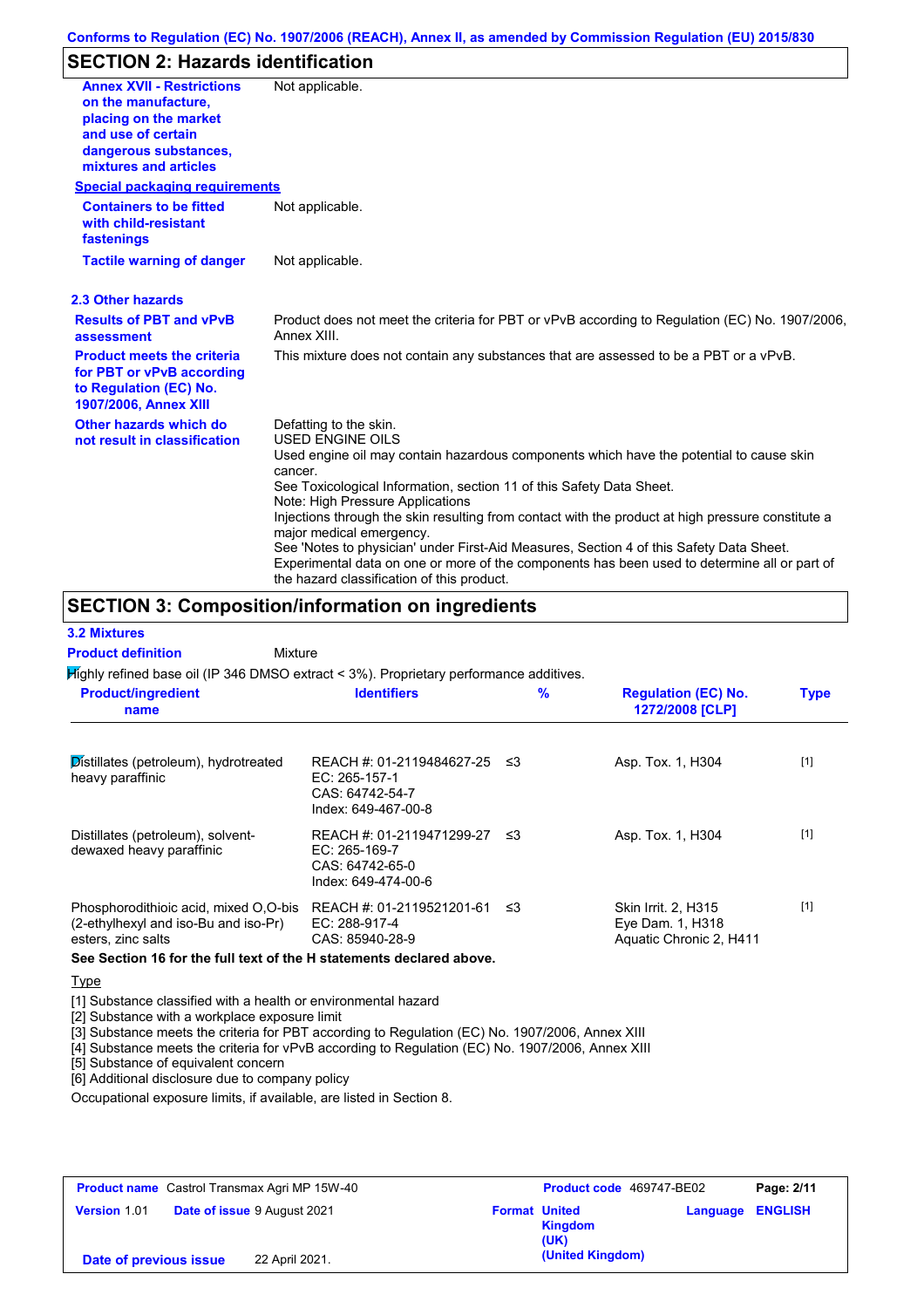## **SECTION 4: First aid measures**

| <b>4.1 Description of first aid measures</b> |                                                                                                                                                                                                                                         |
|----------------------------------------------|-----------------------------------------------------------------------------------------------------------------------------------------------------------------------------------------------------------------------------------------|
| Eye contact                                  | In case of contact, immediately flush eyes with plenty of water for at least 15 minutes. Eyelids<br>should be held away from the eyeball to ensure thorough rinsing. Check for and remove any<br>contact lenses. Get medical attention. |
| <b>Skin contact</b>                          | Wash skin thoroughly with soap and water or use recognised skin cleanser. Remove<br>contaminated clothing and shoes. Wash clothing before reuse. Clean shoes thoroughly before<br>reuse. Get medical attention if irritation develops.  |
| <b>Inhalation</b>                            | If inhaled, remove to fresh air. Get medical attention if symptoms occur.                                                                                                                                                               |
| Ingestion                                    | Do not induce vomiting unless directed to do so by medical personnel. Get medical attention if<br>symptoms occur.                                                                                                                       |
| <b>Protection of first-aiders</b>            | No action shall be taken involving any personal risk or without suitable training. It may be<br>dangerous to the person providing aid to give mouth-to-mouth resuscitation.                                                             |

### **4.2 Most important symptoms and effects, both acute and delayed**

See Section 11 for more detailed information on health effects and symptoms.

| <b>Potential acute health effects</b> |                                                                                                                   |
|---------------------------------------|-------------------------------------------------------------------------------------------------------------------|
| <b>Inhalation</b>                     | Vapour inhalation under ambient conditions is not normally a problem due to low vapour<br>pressure.               |
| <b>Ingestion</b>                      | No known significant effects or critical hazards.                                                                 |
| <b>Skin contact</b>                   | Defatting to the skin. May cause skin dryness and irritation.                                                     |
| Eye contact                           | Not classified as an eye irritant. Based on data available for this or related materials.                         |
|                                       | Delayed and immediate effects as well as chronic effects from short and long-term exposure                        |
| <b>Inhalation</b>                     | Overexposure to the inhalation of airborne droplets or aerosols may cause irritation of the<br>respiratory tract. |
| <b>Ingestion</b>                      | Ingestion of large quantities may cause nausea and diarrhoea.                                                     |
| <b>Skin contact</b>                   | Prolonged or repeated contact can defat the skin and lead to irritation and/or dermatitis.                        |
| <b>Eye contact</b>                    | Potential risk of transient stinging or redness if accidental eye contact occurs.                                 |
|                                       | 4.3 Indication of any immediate medical attention and special treatment needed                                    |
| <b>Notes to physician</b>             | Treatment should in general be symptomatic and directed to relieving any effects.                                 |

Note: High Pressure Applications Injections through the skin resulting from contact with the product at high pressure constitute a major medical emergency. Injuries may not appear serious at first but within a few hours tissue becomes swollen, discoloured and extremely painful with extensive subcutaneous necrosis. Surgical exploration should be undertaken without delay. Thorough and extensive debridement of the wound and underlying tissue is necessary to minimise tissue loss and prevent or limit permanent damage. Note that high pressure may force the product considerable distances along tissue planes.

# **SECTION 5: Firefighting measures**

| 5.1 Extinguishing media                                  |                                                                                                                                                                                                                                                                                                                                                                   |                                              |
|----------------------------------------------------------|-------------------------------------------------------------------------------------------------------------------------------------------------------------------------------------------------------------------------------------------------------------------------------------------------------------------------------------------------------------------|----------------------------------------------|
| <b>Suitable extinguishing</b><br>media                   | In case of fire, use foam, dry chemical or carbon dioxide extinguisher or spray.                                                                                                                                                                                                                                                                                  |                                              |
| <b>Unsuitable extinguishing</b><br>media                 | Do not use water jet. The use of a water jet may cause the fire to spread by splashing the<br>burning product.                                                                                                                                                                                                                                                    |                                              |
|                                                          | 5.2 Special hazards arising from the substance or mixture                                                                                                                                                                                                                                                                                                         |                                              |
| <b>Hazards from the</b><br>substance or mixture          | In a fire or if heated, a pressure increase will occur and the container may burst.                                                                                                                                                                                                                                                                               |                                              |
| <b>Hazardous combustion</b><br>products                  | Combustion products may include the following:<br>carbon oxides (CO, CO <sub>2</sub> ) (carbon monoxide, carbon dioxide)                                                                                                                                                                                                                                          |                                              |
| 5.3 Advice for firefighters                              |                                                                                                                                                                                                                                                                                                                                                                   |                                              |
| <b>Special precautions for</b><br>fire-fighters          | No action shall be taken involving any personal risk or without suitable training. Promptly<br>isolate the scene by removing all persons from the vicinity of the incident if there is a fire.                                                                                                                                                                    |                                              |
| <b>Special protective</b><br>equipment for fire-fighters | Fire-fighters should wear appropriate protective equipment and self-contained breathing<br>apparatus (SCBA) with a full face-piece operated in positive pressure mode. Clothing for fire-<br>fighters (including helmets, protective boots and gloves) conforming to European standard EN<br>469 will provide a basic level of protection for chemical incidents. |                                              |
| <b>Product name</b> Castrol Transmax Agri MP 15W-40      |                                                                                                                                                                                                                                                                                                                                                                   | Product code 469747-BE02<br>Page: 3/11       |
| Version 1.01                                             | <b>Format United</b><br>Date of issue 9 August 2021<br>(UK)                                                                                                                                                                                                                                                                                                       | <b>ENGLISH</b><br>Language<br><b>Kingdom</b> |
| Date of previous issue                                   | 22 April 2021.                                                                                                                                                                                                                                                                                                                                                    | (United Kingdom)                             |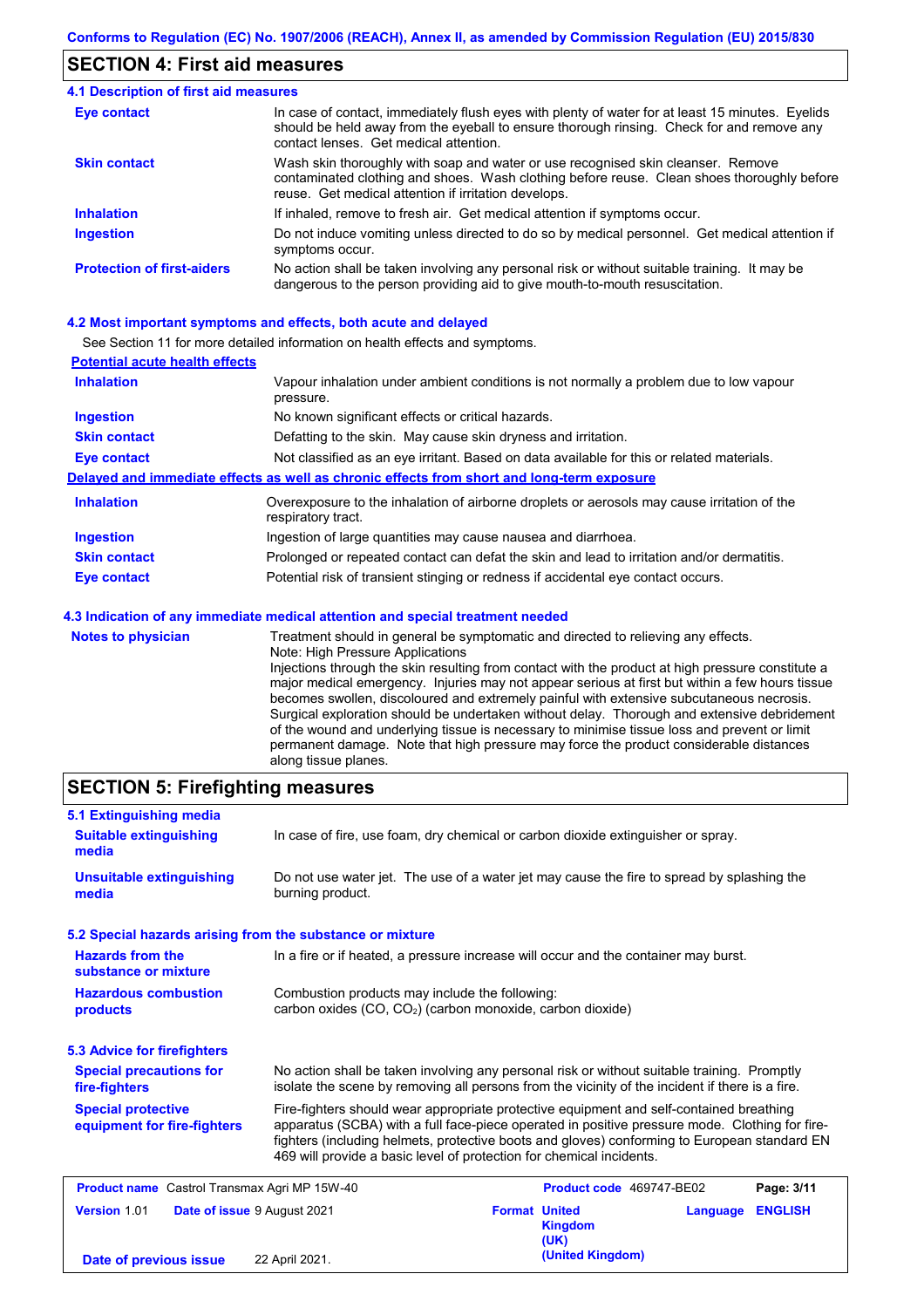## **SECTION 6: Accidental release measures**

|                                                          | 6.1 Personal precautions, protective equipment and emergency procedures                                                                                                                                                                                                                                                                                                                        |
|----------------------------------------------------------|------------------------------------------------------------------------------------------------------------------------------------------------------------------------------------------------------------------------------------------------------------------------------------------------------------------------------------------------------------------------------------------------|
| For non-emergency<br>personnel                           | No action shall be taken involving any personal risk or without suitable training. Evacuate<br>surrounding areas. Keep unnecessary and unprotected personnel from entering. Do not touch<br>or walk through spilt material. Floors may be slippery; use care to avoid falling. Put on<br>appropriate personal protective equipment.                                                            |
| For emergency responders                                 | Entry into a confined space or poorly ventilated area contaminated with vapour, mist or fume is<br>extremely hazardous without the correct respiratory protective equipment and a safe system of<br>work. Wear self-contained breathing apparatus. Wear a suitable chemical protective suit.<br>Chemical resistant boots. See also the information in "For non-emergency personnel".           |
| <b>6.2 Environmental</b><br>precautions                  | Avoid dispersal of spilt material and runoff and contact with soil, waterways, drains and sewers.<br>Inform the relevant authorities if the product has caused environmental pollution (sewers,<br>waterways, soil or air).                                                                                                                                                                    |
| 6.3 Methods and material for containment and cleaning up |                                                                                                                                                                                                                                                                                                                                                                                                |
| <b>Small spill</b>                                       | Stop leak if without risk. Move containers from spill area. Absorb with an inert material and<br>place in an appropriate waste disposal container. Dispose of via a licensed waste disposal<br>contractor.                                                                                                                                                                                     |
| <b>Large spill</b>                                       | Stop leak if without risk. Move containers from spill area. Prevent entry into sewers, water<br>courses, basements or confined areas. Contain and collect spillage with non-combustible,<br>absorbent material e.g. sand, earth, vermiculite or diatomaceous earth and place in container<br>for disposal according to local regulations. Dispose of via a licensed waste disposal contractor. |
| 6.4 Reference to other<br><b>sections</b>                | See Section 1 for emergency contact information.<br>See Section 5 for firefighting measures.<br>See Section 8 for information on appropriate personal protective equipment.<br>See Section 12 for environmental precautions.<br>See Section 13 for additional waste treatment information.                                                                                                     |
| <b>SECTION 7: Handling and storage</b>                   |                                                                                                                                                                                                                                                                                                                                                                                                |
| 7.1 Precautions for safe handling                        |                                                                                                                                                                                                                                                                                                                                                                                                |
| <b>Protective measures</b>                               | Put on appropriate personal protective equipment.                                                                                                                                                                                                                                                                                                                                              |
| <b>Advice on general</b>                                 | Eating, drinking and smoking should be prohibited in areas where this material is handled,                                                                                                                                                                                                                                                                                                     |

| <b>Advice on general</b><br>occupational hygiene                                     | Eating, drinking and smoking should be prohibited in areas where this material is handled,<br>stored and processed. Wash thoroughly after handling. Remove contaminated clothing and<br>protective equipment before entering eating areas. See also Section 8 for additional<br>information on hygiene measures.                                                                                                                                                                         |  |  |  |  |
|--------------------------------------------------------------------------------------|------------------------------------------------------------------------------------------------------------------------------------------------------------------------------------------------------------------------------------------------------------------------------------------------------------------------------------------------------------------------------------------------------------------------------------------------------------------------------------------|--|--|--|--|
| <b>7.2 Conditions for safe</b><br>storage, including any<br><i>incompatibilities</i> | Store in accordance with local regulations. Store in a dry, cool and well-ventilated area, away<br>from incompatible materials (see Section 10). Keep away from heat and direct sunlight. Keep<br>container tightly closed and sealed until ready for use. Containers that have been opened must<br>be carefully resealed and kept upright to prevent leakage. Store and use only in equipment/<br>containers designed for use with this product. Do not store in unlabelled containers. |  |  |  |  |
| <b>Not suitable</b>                                                                  | Prolonged exposure to elevated temperature                                                                                                                                                                                                                                                                                                                                                                                                                                               |  |  |  |  |

#### **7.3 Specific end use(s)**

**Recommendations**

See section 1.2 and Exposure scenarios in annex, if applicable.

## **SECTION 8: Exposure controls/personal protection**

## **8.1 Control parameters**

**Occupational exposure limits** No exposure limit value known.

```
No exposure limit value known.
```
Whilst specific OELs for certain components may be shown in this section, other components may be present in any mist, vapour or dust produced. Therefore, the specific OELs may not be applicable to the product as a whole and are provided for guidance only.

**Recommended monitoring procedures** If this product contains ingredients with exposure limits, personal, workplace atmosphere or biological monitoring may be required to determine the effectiveness of the ventilation or other control measures and/or the necessity to use respiratory protective equipment. Reference should be made to monitoring standards, such as the following: European Standard EN 689 (Workplace atmospheres - Guidance for the assessment of exposure by inhalation to chemical agents for comparison with limit values and measurement strategy) European Standard EN 14042 (Workplace atmospheres - Guide for the application and use of procedures for the assessment of exposure to chemical and biological agents) European Standard EN 482 (Workplace atmospheres - General requirements for the performance of procedures for the **Product name** Castrol Transmax Agri MP 15W-40 **Product Code** 469747-BE02 **Page: 4/11** 

| <b>Format United</b><br><b>Version 1.01</b><br>Date of issue 9 August 2021<br><b>Language ENGLISH</b><br><b>Kingdom</b><br>(UK) |  | <b>T TOUGH HEMIC</b> OGSHOT HEMISHIER AGH IVIT TO YV- |                  |  |
|---------------------------------------------------------------------------------------------------------------------------------|--|-------------------------------------------------------|------------------|--|
|                                                                                                                                 |  |                                                       |                  |  |
|                                                                                                                                 |  |                                                       |                  |  |
| Date of previous issue                                                                                                          |  | 22 April 2021.                                        | (United Kingdom) |  |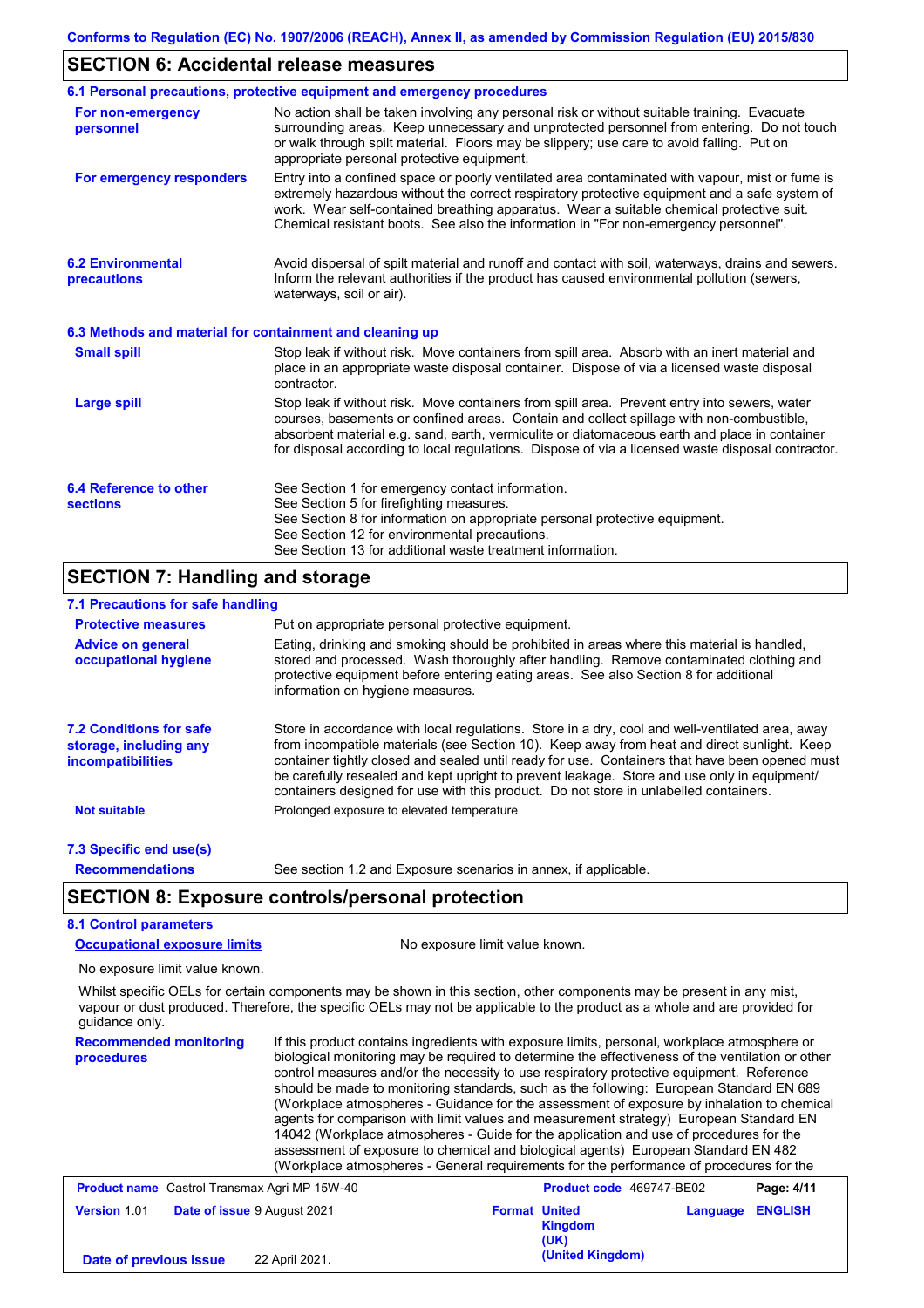# **SECTION 8: Exposure controls/personal protection**

measurement of chemical agents) Reference to national guidance documents for methods for the determination of hazardous substances will also be required.

| <b>Predicted No Effect Concentration</b><br>No PNECs available<br><b>Appropriate engineering</b><br>Provide exhaust ventilation or other engineering controls to keep the relevant airborne<br><b>controls</b><br>concentrations below their respective occupational exposure limits.<br>All activities involving chemicals should be assessed for their risks to health, to ensure<br>exposures are adequately controlled. Personal protective equipment should only be considered<br>after other forms of control measures (e.g. engineering controls) have been suitably evaluated.<br>Personal protective equipment should conform to appropriate standards, be suitable for use, be<br>kept in good condition and properly maintained.<br>Your supplier of personal protective equipment should be consulted for advice on selection and<br>appropriate standards. For further information contact your national organisation for standards.<br>The final choice of protective equipment will depend upon a risk assessment. It is important to<br>ensure that all items of personal protective equipment are compatible.<br><b>Individual protection measures</b><br>Wash hands, forearms and face thoroughly after handling chemical products, before eating,<br><b>Hygiene measures</b><br>smoking and using the lavatory and at the end of the working period. Ensure that eyewash<br>stations and safety showers are close to the workstation location.<br><b>Respiratory protection</b><br>In case of insufficient ventilation, wear suitable respiratory equipment.<br>The correct choice of respiratory protection depends upon the chemicals being handled, the<br>conditions of work and use, and the condition of the respiratory equipment. Safety procedures<br>should be developed for each intended application. Respiratory protection equipment should<br>therefore be chosen in consultation with the supplier/manufacturer and with a full assessment<br>of the working conditions.<br>Safety glasses with side shields.<br><b>Eye/face protection</b><br><b>Skin protection</b><br><b>Hand protection</b><br><b>General Information:</b><br>Because specific work environments and material handling practices vary, safety procedures<br>should be developed for each intended application. The correct choice of protective gloves<br>depends upon the chemicals being handled, and the conditions of work and use. Most gloves<br>provide protection for only a limited time before they must be discarded and replaced (even the<br>best chemically resistant gloves will break down after repeated chemical exposures).<br>Gloves should be chosen in consultation with the supplier / manufacturer and taking account of<br>a full assessment of the working conditions.<br>Recommended: Nitrile gloves.<br><b>Breakthrough time:</b><br>Breakthrough time data are generated by glove manufacturers under laboratory test conditions<br>and represent how long a glove can be expected to provide effective permeation resistance. It<br>is important when following breakthrough time recommendations that actual workplace<br>conditions are taken into account. Always consult with your glove supplier for up-to-date<br>technical information on breakthrough times for the recommended glove type.<br>Our recommendations on the selection of gloves are as follows:<br>Continuous contact:<br>Gloves with a minimum breakthrough time of 240 minutes, or >480 minutes if suitable gloves<br>can be obtained.<br>If suitable gloves are not available to offer that level of protection, gloves with shorter<br>breakthrough times may be acceptable as long as appropriate glove maintenance and<br>replacement regimes are determined and adhered to.<br>Short-term / splash protection:<br>Recommended breakthrough times as above.<br>It is recognised that for short-term, transient exposures, gloves with shorter breakthrough times<br>may commonly be used. Therefore, appropriate maintenance and replacement regimes must<br>be determined and rigorously followed.<br><b>Product name</b> Castrol Transmax Agri MP 15W-40<br><b>Product code</b> 469747-BE02<br>Page: 5/11 | <b>Derived No Effect Level</b> |  |  |
|------------------------------------------------------------------------------------------------------------------------------------------------------------------------------------------------------------------------------------------------------------------------------------------------------------------------------------------------------------------------------------------------------------------------------------------------------------------------------------------------------------------------------------------------------------------------------------------------------------------------------------------------------------------------------------------------------------------------------------------------------------------------------------------------------------------------------------------------------------------------------------------------------------------------------------------------------------------------------------------------------------------------------------------------------------------------------------------------------------------------------------------------------------------------------------------------------------------------------------------------------------------------------------------------------------------------------------------------------------------------------------------------------------------------------------------------------------------------------------------------------------------------------------------------------------------------------------------------------------------------------------------------------------------------------------------------------------------------------------------------------------------------------------------------------------------------------------------------------------------------------------------------------------------------------------------------------------------------------------------------------------------------------------------------------------------------------------------------------------------------------------------------------------------------------------------------------------------------------------------------------------------------------------------------------------------------------------------------------------------------------------------------------------------------------------------------------------------------------------------------------------------------------------------------------------------------------------------------------------------------------------------------------------------------------------------------------------------------------------------------------------------------------------------------------------------------------------------------------------------------------------------------------------------------------------------------------------------------------------------------------------------------------------------------------------------------------------------------------------------------------------------------------------------------------------------------------------------------------------------------------------------------------------------------------------------------------------------------------------------------------------------------------------------------------------------------------------------------------------------------------------------------------------------------------------------------------------------------------------------------------------------------------------------------------------------------------------------------------------------------------------------------------------------------------------------------------------------------------------------------------------------------------------------------------------------------------------------------------------------------------------------------------------------------------------------------------------------------------------------------------------------------------------------------------------------------------------------------------|--------------------------------|--|--|
|                                                                                                                                                                                                                                                                                                                                                                                                                                                                                                                                                                                                                                                                                                                                                                                                                                                                                                                                                                                                                                                                                                                                                                                                                                                                                                                                                                                                                                                                                                                                                                                                                                                                                                                                                                                                                                                                                                                                                                                                                                                                                                                                                                                                                                                                                                                                                                                                                                                                                                                                                                                                                                                                                                                                                                                                                                                                                                                                                                                                                                                                                                                                                                                                                                                                                                                                                                                                                                                                                                                                                                                                                                                                                                                                                                                                                                                                                                                                                                                                                                                                                                                                                                                                                              | No DNELs/DMELs available.      |  |  |
| <b>8.2 Exposure controls</b>                                                                                                                                                                                                                                                                                                                                                                                                                                                                                                                                                                                                                                                                                                                                                                                                                                                                                                                                                                                                                                                                                                                                                                                                                                                                                                                                                                                                                                                                                                                                                                                                                                                                                                                                                                                                                                                                                                                                                                                                                                                                                                                                                                                                                                                                                                                                                                                                                                                                                                                                                                                                                                                                                                                                                                                                                                                                                                                                                                                                                                                                                                                                                                                                                                                                                                                                                                                                                                                                                                                                                                                                                                                                                                                                                                                                                                                                                                                                                                                                                                                                                                                                                                                                 |                                |  |  |
|                                                                                                                                                                                                                                                                                                                                                                                                                                                                                                                                                                                                                                                                                                                                                                                                                                                                                                                                                                                                                                                                                                                                                                                                                                                                                                                                                                                                                                                                                                                                                                                                                                                                                                                                                                                                                                                                                                                                                                                                                                                                                                                                                                                                                                                                                                                                                                                                                                                                                                                                                                                                                                                                                                                                                                                                                                                                                                                                                                                                                                                                                                                                                                                                                                                                                                                                                                                                                                                                                                                                                                                                                                                                                                                                                                                                                                                                                                                                                                                                                                                                                                                                                                                                                              |                                |  |  |
|                                                                                                                                                                                                                                                                                                                                                                                                                                                                                                                                                                                                                                                                                                                                                                                                                                                                                                                                                                                                                                                                                                                                                                                                                                                                                                                                                                                                                                                                                                                                                                                                                                                                                                                                                                                                                                                                                                                                                                                                                                                                                                                                                                                                                                                                                                                                                                                                                                                                                                                                                                                                                                                                                                                                                                                                                                                                                                                                                                                                                                                                                                                                                                                                                                                                                                                                                                                                                                                                                                                                                                                                                                                                                                                                                                                                                                                                                                                                                                                                                                                                                                                                                                                                                              |                                |  |  |
|                                                                                                                                                                                                                                                                                                                                                                                                                                                                                                                                                                                                                                                                                                                                                                                                                                                                                                                                                                                                                                                                                                                                                                                                                                                                                                                                                                                                                                                                                                                                                                                                                                                                                                                                                                                                                                                                                                                                                                                                                                                                                                                                                                                                                                                                                                                                                                                                                                                                                                                                                                                                                                                                                                                                                                                                                                                                                                                                                                                                                                                                                                                                                                                                                                                                                                                                                                                                                                                                                                                                                                                                                                                                                                                                                                                                                                                                                                                                                                                                                                                                                                                                                                                                                              |                                |  |  |
|                                                                                                                                                                                                                                                                                                                                                                                                                                                                                                                                                                                                                                                                                                                                                                                                                                                                                                                                                                                                                                                                                                                                                                                                                                                                                                                                                                                                                                                                                                                                                                                                                                                                                                                                                                                                                                                                                                                                                                                                                                                                                                                                                                                                                                                                                                                                                                                                                                                                                                                                                                                                                                                                                                                                                                                                                                                                                                                                                                                                                                                                                                                                                                                                                                                                                                                                                                                                                                                                                                                                                                                                                                                                                                                                                                                                                                                                                                                                                                                                                                                                                                                                                                                                                              |                                |  |  |
|                                                                                                                                                                                                                                                                                                                                                                                                                                                                                                                                                                                                                                                                                                                                                                                                                                                                                                                                                                                                                                                                                                                                                                                                                                                                                                                                                                                                                                                                                                                                                                                                                                                                                                                                                                                                                                                                                                                                                                                                                                                                                                                                                                                                                                                                                                                                                                                                                                                                                                                                                                                                                                                                                                                                                                                                                                                                                                                                                                                                                                                                                                                                                                                                                                                                                                                                                                                                                                                                                                                                                                                                                                                                                                                                                                                                                                                                                                                                                                                                                                                                                                                                                                                                                              |                                |  |  |
|                                                                                                                                                                                                                                                                                                                                                                                                                                                                                                                                                                                                                                                                                                                                                                                                                                                                                                                                                                                                                                                                                                                                                                                                                                                                                                                                                                                                                                                                                                                                                                                                                                                                                                                                                                                                                                                                                                                                                                                                                                                                                                                                                                                                                                                                                                                                                                                                                                                                                                                                                                                                                                                                                                                                                                                                                                                                                                                                                                                                                                                                                                                                                                                                                                                                                                                                                                                                                                                                                                                                                                                                                                                                                                                                                                                                                                                                                                                                                                                                                                                                                                                                                                                                                              |                                |  |  |
|                                                                                                                                                                                                                                                                                                                                                                                                                                                                                                                                                                                                                                                                                                                                                                                                                                                                                                                                                                                                                                                                                                                                                                                                                                                                                                                                                                                                                                                                                                                                                                                                                                                                                                                                                                                                                                                                                                                                                                                                                                                                                                                                                                                                                                                                                                                                                                                                                                                                                                                                                                                                                                                                                                                                                                                                                                                                                                                                                                                                                                                                                                                                                                                                                                                                                                                                                                                                                                                                                                                                                                                                                                                                                                                                                                                                                                                                                                                                                                                                                                                                                                                                                                                                                              |                                |  |  |
|                                                                                                                                                                                                                                                                                                                                                                                                                                                                                                                                                                                                                                                                                                                                                                                                                                                                                                                                                                                                                                                                                                                                                                                                                                                                                                                                                                                                                                                                                                                                                                                                                                                                                                                                                                                                                                                                                                                                                                                                                                                                                                                                                                                                                                                                                                                                                                                                                                                                                                                                                                                                                                                                                                                                                                                                                                                                                                                                                                                                                                                                                                                                                                                                                                                                                                                                                                                                                                                                                                                                                                                                                                                                                                                                                                                                                                                                                                                                                                                                                                                                                                                                                                                                                              |                                |  |  |
|                                                                                                                                                                                                                                                                                                                                                                                                                                                                                                                                                                                                                                                                                                                                                                                                                                                                                                                                                                                                                                                                                                                                                                                                                                                                                                                                                                                                                                                                                                                                                                                                                                                                                                                                                                                                                                                                                                                                                                                                                                                                                                                                                                                                                                                                                                                                                                                                                                                                                                                                                                                                                                                                                                                                                                                                                                                                                                                                                                                                                                                                                                                                                                                                                                                                                                                                                                                                                                                                                                                                                                                                                                                                                                                                                                                                                                                                                                                                                                                                                                                                                                                                                                                                                              |                                |  |  |
|                                                                                                                                                                                                                                                                                                                                                                                                                                                                                                                                                                                                                                                                                                                                                                                                                                                                                                                                                                                                                                                                                                                                                                                                                                                                                                                                                                                                                                                                                                                                                                                                                                                                                                                                                                                                                                                                                                                                                                                                                                                                                                                                                                                                                                                                                                                                                                                                                                                                                                                                                                                                                                                                                                                                                                                                                                                                                                                                                                                                                                                                                                                                                                                                                                                                                                                                                                                                                                                                                                                                                                                                                                                                                                                                                                                                                                                                                                                                                                                                                                                                                                                                                                                                                              |                                |  |  |
|                                                                                                                                                                                                                                                                                                                                                                                                                                                                                                                                                                                                                                                                                                                                                                                                                                                                                                                                                                                                                                                                                                                                                                                                                                                                                                                                                                                                                                                                                                                                                                                                                                                                                                                                                                                                                                                                                                                                                                                                                                                                                                                                                                                                                                                                                                                                                                                                                                                                                                                                                                                                                                                                                                                                                                                                                                                                                                                                                                                                                                                                                                                                                                                                                                                                                                                                                                                                                                                                                                                                                                                                                                                                                                                                                                                                                                                                                                                                                                                                                                                                                                                                                                                                                              |                                |  |  |
| Date of issue 9 August 2021<br><b>Format United</b><br><b>Language ENGLISH</b><br><b>Kingdom</b><br>(UK)<br>(United Kingdom)<br>22 April 2021.<br>Date of previous issue                                                                                                                                                                                                                                                                                                                                                                                                                                                                                                                                                                                                                                                                                                                                                                                                                                                                                                                                                                                                                                                                                                                                                                                                                                                                                                                                                                                                                                                                                                                                                                                                                                                                                                                                                                                                                                                                                                                                                                                                                                                                                                                                                                                                                                                                                                                                                                                                                                                                                                                                                                                                                                                                                                                                                                                                                                                                                                                                                                                                                                                                                                                                                                                                                                                                                                                                                                                                                                                                                                                                                                                                                                                                                                                                                                                                                                                                                                                                                                                                                                                     | <b>Version 1.01</b>            |  |  |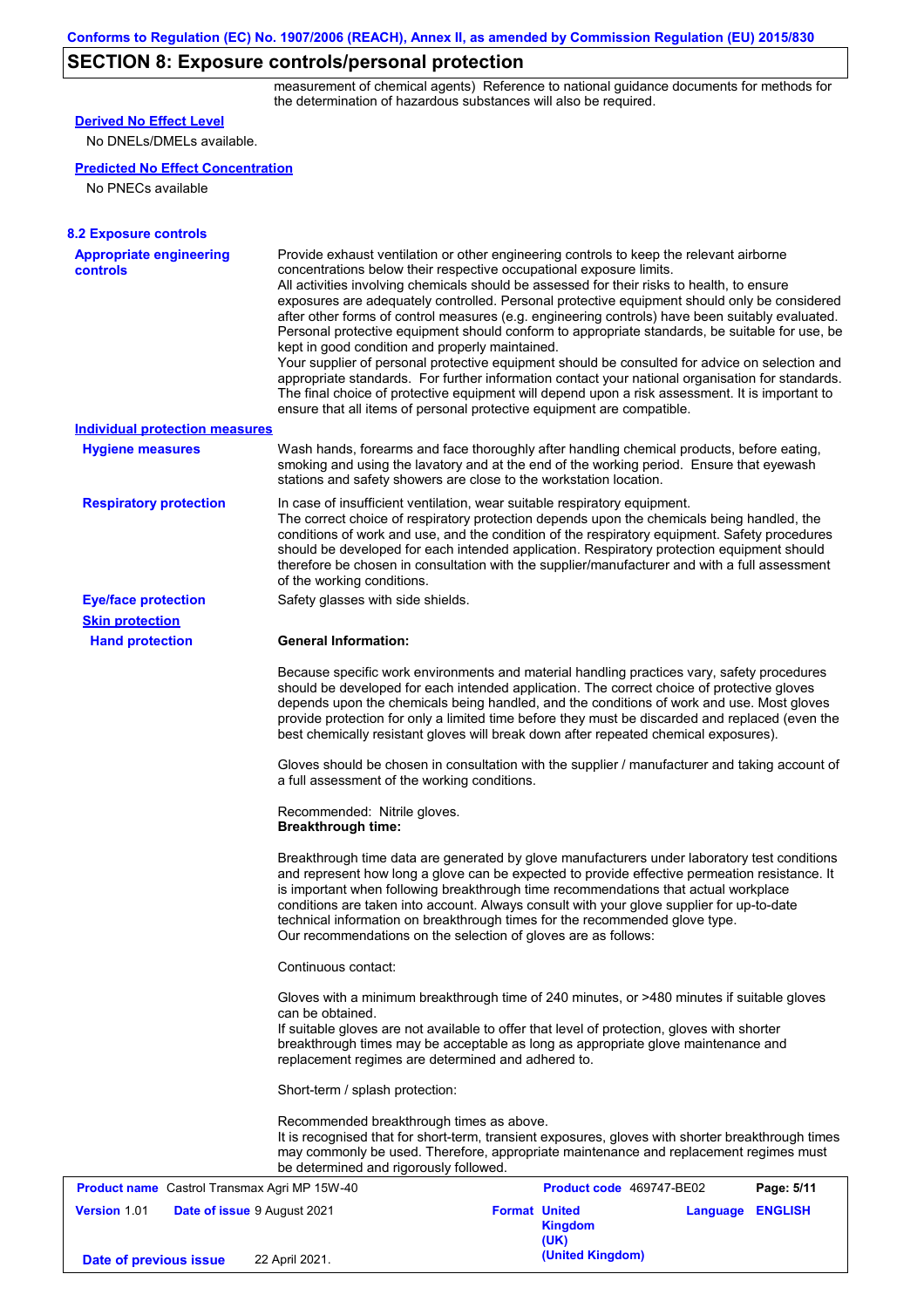# **SECTION 8: Exposure controls/personal protection**

### **Glove Thickness:**

For general applications, we recommend gloves with a thickness typically greater than 0.35 mm.

|                                           | It should be emphasised that glove thickness is not necessarily a good predictor of glove<br>resistance to a specific chemical, as the permeation efficiency of the glove will be dependent<br>on the exact composition of the glove material. Therefore, glove selection should also be based<br>on consideration of the task requirements and knowledge of breakthrough times.<br>Glove thickness may also vary depending on the glove manufacturer, the glove type and the<br>glove model. Therefore, the manufacturers' technical data should always be taken into account<br>to ensure selection of the most appropriate glove for the task.                                     |
|-------------------------------------------|---------------------------------------------------------------------------------------------------------------------------------------------------------------------------------------------------------------------------------------------------------------------------------------------------------------------------------------------------------------------------------------------------------------------------------------------------------------------------------------------------------------------------------------------------------------------------------------------------------------------------------------------------------------------------------------|
|                                           | Note: Depending on the activity being conducted, gloves of varying thickness may be required<br>for specific tasks. For example:                                                                                                                                                                                                                                                                                                                                                                                                                                                                                                                                                      |
|                                           | • Thinner gloves (down to 0.1 mm or less) may be required where a high degree of manual<br>dexterity is needed. However, these gloves are only likely to give short duration protection and<br>would normally be just for single use applications, then disposed of.                                                                                                                                                                                                                                                                                                                                                                                                                  |
|                                           | • Thicker gloves (up to 3 mm or more) may be required where there is a mechanical (as well<br>as a chemical) risk i.e. where there is abrasion or puncture potential.                                                                                                                                                                                                                                                                                                                                                                                                                                                                                                                 |
| <b>Skin and body</b>                      | Use of protective clothing is good industrial practice.<br>Personal protective equipment for the body should be selected based on the task being<br>performed and the risks involved and should be approved by a specialist before handling this<br>product.<br>Cotton or polyester/cotton overalls will only provide protection against light superficial<br>contamination that will not soak through to the skin. Overalls should be laundered on a regular<br>basis. When the risk of skin exposure is high (e.g. when cleaning up spillages or if there is a<br>risk of splashing) then chemical resistant aprons and/or impervious chemical suits and boots<br>will be required. |
| <b>Refer to standards:</b>                | Respiratory protection: EN 529<br>Gloves: EN 420, EN 374<br>Eye protection: EN 166<br>Filtering half-mask: EN 149<br>Filtering half-mask with valve: EN 405<br>Half-mask: EN 140 plus filter<br>Full-face mask: EN 136 plus filter<br>Particulate filters: EN 143<br>Gas/combined filters: EN 14387                                                                                                                                                                                                                                                                                                                                                                                   |
| <b>Environmental exposure</b><br>controls | Emissions from ventilation or work process equipment should be checked to ensure they<br>comply with the requirements of environmental protection legislation. In some cases, fume<br>scrubbers, filters or engineering modifications to the process equipment will be necessary to<br>reduce emissions to acceptable levels.                                                                                                                                                                                                                                                                                                                                                         |

# **SECTION 9: Physical and chemical properties**

## **9.1 Information on basic physical and chemical properties**

| <b>Appearance</b>                                      |                                        |                                                            |                |
|--------------------------------------------------------|----------------------------------------|------------------------------------------------------------|----------------|
| <b>Physical state</b>                                  | Liquid.                                |                                                            |                |
| <b>Colour</b>                                          | Amber. [Dark]                          |                                                            |                |
| <b>Odour</b>                                           | Not available.                         |                                                            |                |
| <b>Odour threshold</b>                                 | Not available.                         |                                                            |                |
| pH                                                     | Not applicable.                        |                                                            |                |
| <b>Melting point/freezing point</b>                    | Not available.                         |                                                            |                |
| Initial boiling point and boiling<br>range             | Not available.                         |                                                            |                |
| <b>Pour point</b>                                      | -45 $^{\circ}$ C                       |                                                            |                |
| <b>Flash point</b>                                     | Open cup: >200°C (>392°F) [Cleveland.] |                                                            |                |
| <b>Evaporation rate</b>                                | Not available.                         |                                                            |                |
| <b>Flammability (solid, gas)</b>                       | Not available.                         |                                                            |                |
| <b>Upper/lower flammability or</b><br>explosive limits | Not available.                         |                                                            |                |
| <b>Product name</b> Castrol Transmax Agri MP 15W-40    |                                        | Product code 469747-BE02                                   | Page: 6/11     |
| Version 1.01<br>Date of issue 9 August 2021            |                                        | <b>Format United</b><br>Language<br><b>Kingdom</b><br>(UK) | <b>ENGLISH</b> |
| Date of previous issue                                 | 22 April 2021.                         | (United Kingdom)                                           |                |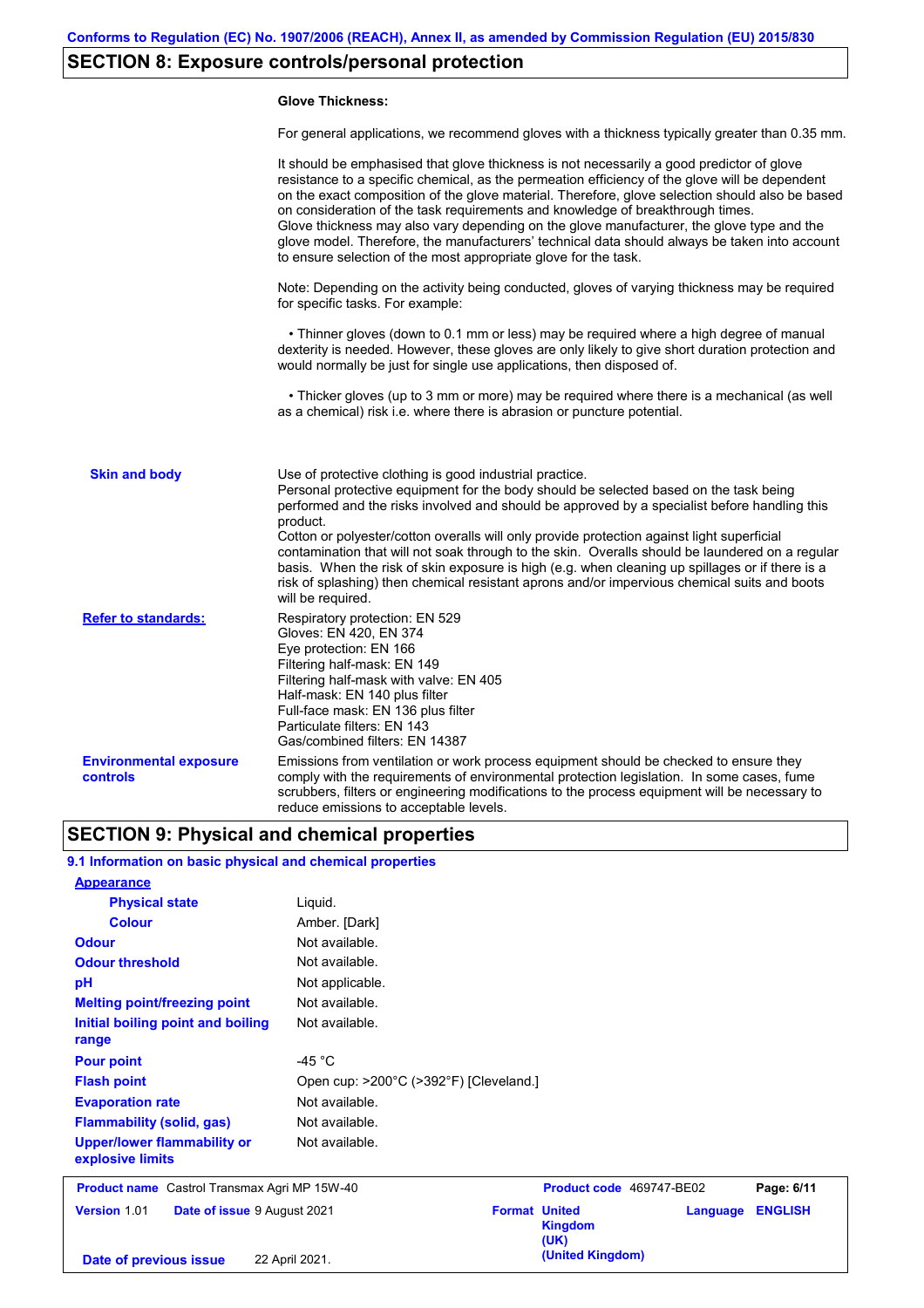# **SECTION 9: Physical and chemical properties**

| <b>Vapour pressure</b>                            | Not available.                                                                                                                   |
|---------------------------------------------------|----------------------------------------------------------------------------------------------------------------------------------|
| <b>Vapour density</b>                             | Not available.                                                                                                                   |
| <b>Relative density</b>                           | Not available.                                                                                                                   |
| <b>Density</b>                                    | <1000 kg/m <sup>3</sup> (<1 g/cm <sup>3</sup> ) at 15 <sup>°</sup> C                                                             |
| <b>Solubility(ies)</b>                            | insoluble in water.                                                                                                              |
| <b>Partition coefficient: n-octanol/</b><br>water | Not available.                                                                                                                   |
| <b>Auto-ignition temperature</b>                  | Not available.                                                                                                                   |
| <b>Decomposition temperature</b>                  | Not available.                                                                                                                   |
| <b>Viscosity</b>                                  | Kinematic: 95 mm <sup>2</sup> /s (95 cSt) at $40^{\circ}$ C<br>Kinematic: 13.3 mm <sup>2</sup> /s (13.3 cSt) at 100 $^{\circ}$ C |
| <b>Explosive properties</b>                       | Not available.                                                                                                                   |
| <b>Oxidising properties</b>                       | Not available.                                                                                                                   |
|                                                   |                                                                                                                                  |

#### **9.2 Other information**

No additional information.

# **SECTION 10: Stability and reactivity**

| <b>10.1 Reactivity</b>                            | No specific test data available for this product. Refer to Conditions to avoid and Incompatible<br>materials for additional information.                                |
|---------------------------------------------------|-------------------------------------------------------------------------------------------------------------------------------------------------------------------------|
| <b>10.2 Chemical stability</b>                    | The product is stable.                                                                                                                                                  |
| <b>10.3 Possibility of</b><br>hazardous reactions | Under normal conditions of storage and use, hazardous reactions will not occur.<br>Under normal conditions of storage and use, hazardous polymerisation will not occur. |
| <b>10.4 Conditions to avoid</b>                   | Avoid all possible sources of ignition (spark or flame).                                                                                                                |
| 10.5 Incompatible materials                       | Reactive or incompatible with the following materials: oxidising materials.                                                                                             |
| <b>10.6 Hazardous</b><br>decomposition products   | Under normal conditions of storage and use, hazardous decomposition products should not be<br>produced.                                                                 |

# **SECTION 11: Toxicological information**

| 11.1 Information on toxicological effects           |                                                                                         |                                                                                             |                            |
|-----------------------------------------------------|-----------------------------------------------------------------------------------------|---------------------------------------------------------------------------------------------|----------------------------|
| <b>Acute toxicity estimates</b>                     |                                                                                         |                                                                                             |                            |
| Not available.                                      |                                                                                         |                                                                                             |                            |
| <b>Information on likely</b><br>routes of exposure  | Routes of entry anticipated: Dermal, Inhalation.                                        |                                                                                             |                            |
| <b>Potential acute health effects</b>               |                                                                                         |                                                                                             |                            |
| <b>Inhalation</b>                                   | pressure.                                                                               | Vapour inhalation under ambient conditions is not normally a problem due to low vapour      |                            |
| <b>Ingestion</b>                                    | No known significant effects or critical hazards.                                       |                                                                                             |                            |
| <b>Skin contact</b>                                 |                                                                                         | Defatting to the skin. May cause skin dryness and irritation.                               |                            |
| <b>Eye contact</b>                                  |                                                                                         | Not classified as an eye irritant. Based on data available for this or related materials.   |                            |
|                                                     | Symptoms related to the physical, chemical and toxicological characteristics            |                                                                                             |                            |
| <b>Inhalation</b>                                   | decomposition products occurs.                                                          | May be harmful by inhalation if exposure to vapour, mists or fumes resulting from thermal   |                            |
| <b>Ingestion</b>                                    | No specific data.                                                                       |                                                                                             |                            |
| <b>Skin contact</b>                                 | Adverse symptoms may include the following:<br><i>irritation</i><br>dryness<br>cracking |                                                                                             |                            |
| <b>Eye contact</b>                                  | No specific data.                                                                       |                                                                                             |                            |
|                                                     |                                                                                         | Delayed and immediate effects as well as chronic effects from short and long-term exposure  |                            |
| <b>Inhalation</b>                                   | respiratory tract.                                                                      | Overexposure to the inhalation of airborne droplets or aerosols may cause irritation of the |                            |
| <b>Product name</b> Castrol Transmax Agri MP 15W-40 |                                                                                         | Product code 469747-BE02                                                                    | Page: 7/11                 |
| Version 1.01                                        | Date of issue 9 August 2021                                                             | <b>Format United</b><br><b>Kingdom</b><br>(UK)                                              | <b>ENGLISH</b><br>Language |
| Date of previous issue                              | 22 April 2021.                                                                          | (United Kingdom)                                                                            |                            |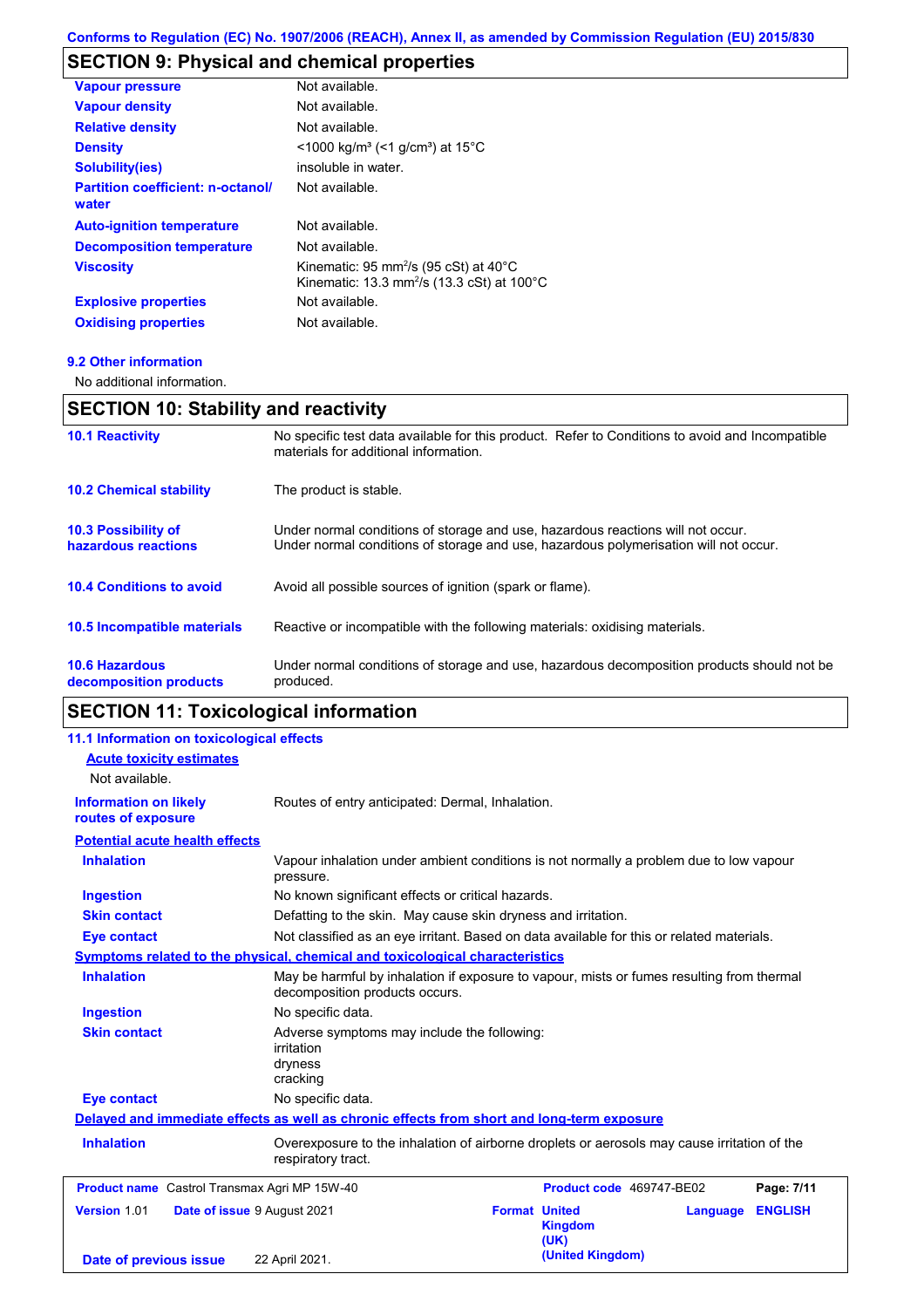# **SECTION 11: Toxicological information**

| Ingestion of large quantities may cause nausea and diarrhoea.                                                                                                                                                                                                                                                                                                                                            |  |  |
|----------------------------------------------------------------------------------------------------------------------------------------------------------------------------------------------------------------------------------------------------------------------------------------------------------------------------------------------------------------------------------------------------------|--|--|
| Prolonged or repeated contact can defat the skin and lead to irritation and/or dermatitis.                                                                                                                                                                                                                                                                                                               |  |  |
| Potential risk of transient stinging or redness if accidental eye contact occurs.                                                                                                                                                                                                                                                                                                                        |  |  |
| <b>Potential chronic health effects</b>                                                                                                                                                                                                                                                                                                                                                                  |  |  |
| USED ENGINE OILS<br>Combustion products resulting from the operation of internal combustion engines contaminate<br>engine oils during use. Used engine oil may contain hazardous components which have the<br>potential to cause skin cancer. Frequent or prolonged contact with all types and makes of used<br>engine oil must therefore be avoided and a high standard of personal hygiene maintained. |  |  |
| No known significant effects or critical hazards.                                                                                                                                                                                                                                                                                                                                                        |  |  |
| No known significant effects or critical hazards.                                                                                                                                                                                                                                                                                                                                                        |  |  |
| No known significant effects or critical hazards.                                                                                                                                                                                                                                                                                                                                                        |  |  |
| No known significant effects or critical hazards.                                                                                                                                                                                                                                                                                                                                                        |  |  |
|                                                                                                                                                                                                                                                                                                                                                                                                          |  |  |

# **SECTION 12: Ecological information**

## **12.1 Toxicity**

**Environmental hazards** Not classified as dangerous

### **12.2 Persistence and degradability**

Expected to be biodegradable.

### **12.3 Bioaccumulative potential**

This product is not expected to bioaccumulate through food chains in the environment.

| <b>12.4 Mobility in soil</b>                                  |                                                                      |
|---------------------------------------------------------------|----------------------------------------------------------------------|
| <b>Soil/water partition</b><br>coefficient (K <sub>oc</sub> ) | Not available.                                                       |
| <b>Mobility</b>                                               | Spillages may penetrate the soil causing ground water contamination. |

## **12.5 Results of PBT and vPvB assessment**

Product does not meet the criteria for PBT or vPvB according to Regulation (EC) No. 1907/2006, Annex XIII.

### **12.6 Other adverse effects**

Spills may form a film on water surfaces causing physical damage to organisms. Oxygen transfer could also be impaired. **Other ecological information**

## **SECTION 13: Disposal considerations**

| <b>13.1 Waste treatment methods</b> |                                                                                                                                                                      |
|-------------------------------------|----------------------------------------------------------------------------------------------------------------------------------------------------------------------|
| <b>Product</b>                      |                                                                                                                                                                      |
| <b>Methods of disposal</b>          | Where possible, arrange for product to be recycled. Dispose of via an authorised person/<br>licensed waste disposal contractor in accordance with local regulations. |
| <b>Hazardous waste</b>              | Yes.                                                                                                                                                                 |
| European waste catalogue (EWC)      |                                                                                                                                                                      |

## **Waste code Waste designation** 13 02 05\* mineral-based non-chlorinated engine, gear and lubricating oils 13 01 10<sup>\*</sup> mineral based non-chlorinated hydraulic oils

However, deviation from the intended use and/or the presence of any potential contaminants may require an alternative waste disposal code to be assigned by the end user.

| <b>Packaging</b>                                                                                                                                                                                   |                                                                                                                                                                                                                                                                                                                                                                                                                                                                                                 |                      |                                 |          |                |
|----------------------------------------------------------------------------------------------------------------------------------------------------------------------------------------------------|-------------------------------------------------------------------------------------------------------------------------------------------------------------------------------------------------------------------------------------------------------------------------------------------------------------------------------------------------------------------------------------------------------------------------------------------------------------------------------------------------|----------------------|---------------------------------|----------|----------------|
| Where possible, arrange for product to be recycled. Dispose of via an authorised person/<br><b>Methods of disposal</b><br>licensed waste disposal contractor in accordance with local regulations. |                                                                                                                                                                                                                                                                                                                                                                                                                                                                                                 |                      |                                 |          |                |
| <b>Special precautions</b>                                                                                                                                                                         | This material and its container must be disposed of in a safe way. Care should be taken when<br>handling emptied containers that have not been cleaned or rinsed out. Empty containers or<br>liners may retain some product residues. Empty containers represent a fire hazard as they may<br>contain flammable product residues and vapour. Never weld, solder or braze empty containers.<br>Avoid dispersal of spilt material and runoff and contact with soil, waterways, drains and sewers. |                      |                                 |          |                |
| <b>References</b>                                                                                                                                                                                  | Commission 2014/955/EU<br>Directive 2008/98/EC                                                                                                                                                                                                                                                                                                                                                                                                                                                  |                      |                                 |          |                |
| <b>Product name</b> Castrol Transmax Agri MP 15W-40                                                                                                                                                |                                                                                                                                                                                                                                                                                                                                                                                                                                                                                                 |                      | <b>Product code</b> 469747-BE02 |          | Page: 8/11     |
| Version 1.01                                                                                                                                                                                       | Date of issue 9 August 2021                                                                                                                                                                                                                                                                                                                                                                                                                                                                     | <b>Format United</b> | <b>Kingdom</b><br>(UK)          | Language | <b>ENGLISH</b> |
| Date of previous issue                                                                                                                                                                             | 22 April 2021.                                                                                                                                                                                                                                                                                                                                                                                                                                                                                  |                      | (United Kingdom)                |          |                |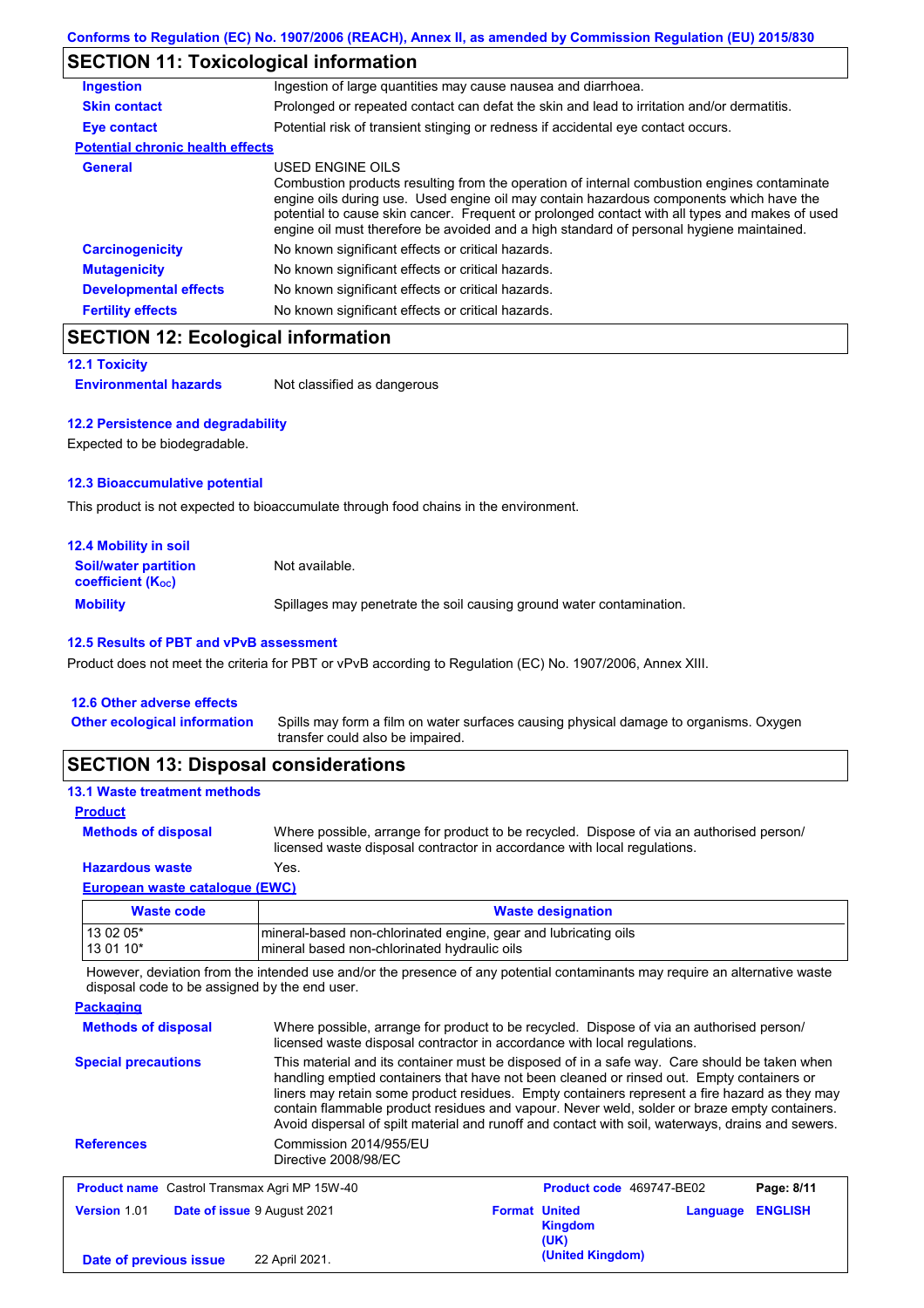#### - - - - - - - - - Not regulated. Not regulated. Not regulated. - - - **SECTION 14: Transport information ADR/RID IMDG IATA 14.1 UN number 14.2 UN proper shipping name 14.3 Transport hazard class(es) 14.4 Packing group ADN Additional information 14.5 Environmental hazards** No. 1980 | No. 1980 | No. 1980 | No. 1980 | No. 1980 | No. 1980 | No. 1980 | No. 1980 | No. 1980 | No. 1980 | Not regulated. - -<br>No. - -

**14.6 Special precautions for user** Not available.

**14.7 Transport in bulk according to IMO instruments**

Not available.

## **SECTION 15: Regulatory information**

**Other regulations REACH Status** The company, as identified in Section 1, sells this product in the EU in compliance with the current requirements of REACH. **15.1 Safety, health and environmental regulations/legislation specific for the substance or mixture EU Regulation (EC) No. 1907/2006 (REACH) Annex XIV - List of substances subject to authorisation Substances of very high concern** None of the components are listed. All components are listed or exempted. All components are listed or exempted. All components are listed or exempted. All components are listed or exempted. All components are active or exempted. All components are listed or exempted. All components are listed or exempted. **United States inventory (TSCA 8b) Australia inventory (AICS) Canada inventory China inventory (IECSC) Japan inventory (ENCS) Korea inventory (KECI) Philippines inventory (PICCS) Taiwan Chemical Substances Inventory (TCSI)** All components are listed or exempted. **Ozone depleting substances (1005/2009/EU)** Not listed. None of the components are listed. **Annex XIV EU Regulation (EC) No. 1907/2006 (REACH) Annex XVII - Restrictions on the manufacture, placing on the market and use of certain dangerous substances, mixtures and articles** Not applicable. **Product name** Castrol Transmax Agri MP 15W-40 **Product Code** 469747-BE02 **Page: 9/11** 

**Version** 1.01 **Date of issue** 9 August 2021 **Format United Kingdom (UK) Language ENGLISH (United Kingdom) Date of previous issue** 22 April 2021.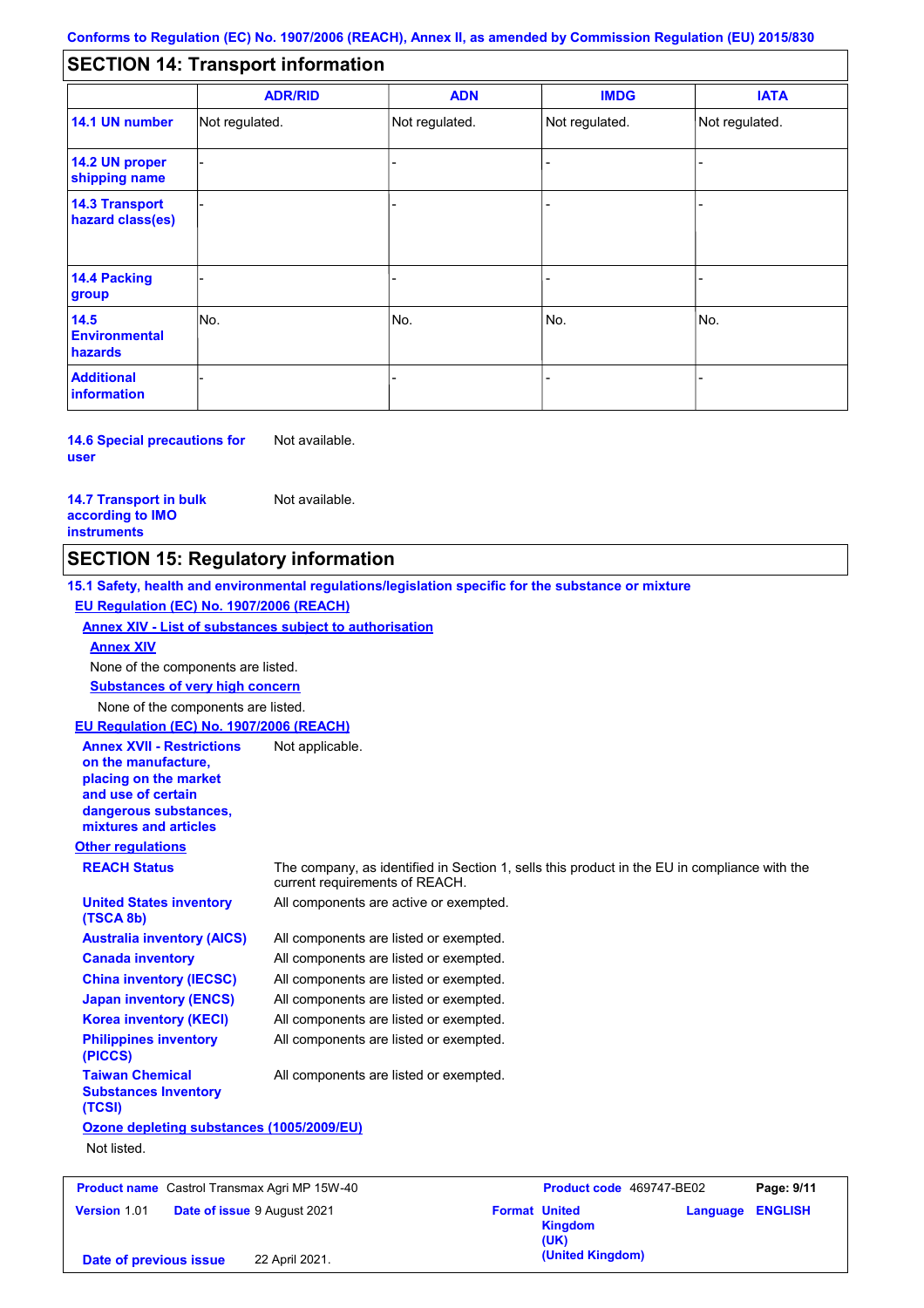# **SECTION 15: Regulatory information**

**Prior Informed Consent (PIC) (649/2012/EU)** Not listed.

**EU - Water framework directive - Priority substances**

None of the components are listed.

## **Seveso Directive**

This product is not controlled under the Seveso Directive.

| <b>15.2 Chemical safety</b> | A Chemical Safety Assessment has been carried out for one or more of the substances within  |
|-----------------------------|---------------------------------------------------------------------------------------------|
| assessment                  | this mixture. A Chemical Safety Assessment has not been carried out for the mixture itself. |

## **SECTION 16: Other information**

| ADR = The European Agreement concerning the International Carriage of Dangerous Goods by<br>Road<br>ATE = Acute Toxicity Estimate<br><b>BCF</b> = Bioconcentration Factor<br>CAS = Chemical Abstracts Service<br>CLP = Classification, Labelling and Packaging Regulation [Regulation (EC) No. 1272/2008]<br>CSA = Chemical Safety Assessment<br>CSR = Chemical Safety Report<br>DMEL = Derived Minimal Effect Level<br>DNEL = Derived No Effect Level<br>EINECS = European Inventory of Existing Commercial chemical Substances<br>ES = Exposure Scenario<br>EUH statement = CLP-specific Hazard statement<br>EWC = European Waste Catalogue<br>GHS = Globally Harmonized System of Classification and Labelling of Chemicals<br>IATA = International Air Transport Association<br>IBC = Intermediate Bulk Container<br><b>IMDG = International Maritime Dangerous Goods</b><br>LogPow = logarithm of the octanol/water partition coefficient<br>MARPOL = International Convention for the Prevention of Pollution From Ships, 1973 as<br>modified by the Protocol of 1978. ("Marpol" = marine pollution)<br>OECD = Organisation for Economic Co-operation and Development<br>PBT = Persistent, Bioaccumulative and Toxic<br><b>PNEC = Predicted No Effect Concentration</b><br>REACH = Registration, Evaluation, Authorisation and Restriction of Chemicals Regulation<br>[Regulation (EC) No. 1907/2006]<br>RID = The Regulations concerning the International Carriage of Dangerous Goods by Rail<br>RRN = REACH Registration Number<br>SADT = Self-Accelerating Decomposition Temperature<br>SVHC = Substances of Very High Concern<br>STOT-RE = Specific Target Organ Toxicity - Repeated Exposure<br>STOT-SE = Specific Target Organ Toxicity - Single Exposure<br>TWA = Time weighted average<br>$UN = United Nations$<br>UVCB = Complex hydrocarbon substance<br>VOC = Volatile Organic Compound<br>vPvB = Very Persistent and Very Bioaccumulative<br>Varies = may contain one or more of the following 64741-88-4 / RRN 01-2119488706-23,<br>64741-89-5 / RRN 01-2119487067-30, 64741-95-3 / RRN 01-2119487081-40, 64741-96-4/ RRN<br>01-2119483621-38, 64742-01-4 / RRN 01-2119488707-21, 64742-44-5 / RRN<br>01-2119985177-24, 64742-45-6, 64742-52-5 / RRN 01-2119467170-45, 64742-53-6 / RRN<br>01-2119480375-34, 64742-54-7 / RRN 01-2119484627-25, 64742-55-8 / RRN<br>01-2119487077-29, 64742-56-9 / RRN 01-2119480132-48, 64742-57-0 / RRN<br>01-2119489287-22, 64742-58-1, 64742-62-7 / RRN 01-2119480472-38, 64742-63-8, | <b>Abbreviations and acronyms</b> | ADN = European Provisions concerning the International Carriage of Dangerous Goods by |
|-----------------------------------------------------------------------------------------------------------------------------------------------------------------------------------------------------------------------------------------------------------------------------------------------------------------------------------------------------------------------------------------------------------------------------------------------------------------------------------------------------------------------------------------------------------------------------------------------------------------------------------------------------------------------------------------------------------------------------------------------------------------------------------------------------------------------------------------------------------------------------------------------------------------------------------------------------------------------------------------------------------------------------------------------------------------------------------------------------------------------------------------------------------------------------------------------------------------------------------------------------------------------------------------------------------------------------------------------------------------------------------------------------------------------------------------------------------------------------------------------------------------------------------------------------------------------------------------------------------------------------------------------------------------------------------------------------------------------------------------------------------------------------------------------------------------------------------------------------------------------------------------------------------------------------------------------------------------------------------------------------------------------------------------------------------------------------------------------------------------------------------------------------------------------------------------------------------------------------------------------------------------------------------------------------------------------------------------------------------------------------------------------------------------------------------------------------------------------------------------------------------------------------------------------|-----------------------------------|---------------------------------------------------------------------------------------|
|                                                                                                                                                                                                                                                                                                                                                                                                                                                                                                                                                                                                                                                                                                                                                                                                                                                                                                                                                                                                                                                                                                                                                                                                                                                                                                                                                                                                                                                                                                                                                                                                                                                                                                                                                                                                                                                                                                                                                                                                                                                                                                                                                                                                                                                                                                                                                                                                                                                                                                                                               |                                   | Inland Waterway                                                                       |
|                                                                                                                                                                                                                                                                                                                                                                                                                                                                                                                                                                                                                                                                                                                                                                                                                                                                                                                                                                                                                                                                                                                                                                                                                                                                                                                                                                                                                                                                                                                                                                                                                                                                                                                                                                                                                                                                                                                                                                                                                                                                                                                                                                                                                                                                                                                                                                                                                                                                                                                                               |                                   |                                                                                       |
|                                                                                                                                                                                                                                                                                                                                                                                                                                                                                                                                                                                                                                                                                                                                                                                                                                                                                                                                                                                                                                                                                                                                                                                                                                                                                                                                                                                                                                                                                                                                                                                                                                                                                                                                                                                                                                                                                                                                                                                                                                                                                                                                                                                                                                                                                                                                                                                                                                                                                                                                               |                                   |                                                                                       |
|                                                                                                                                                                                                                                                                                                                                                                                                                                                                                                                                                                                                                                                                                                                                                                                                                                                                                                                                                                                                                                                                                                                                                                                                                                                                                                                                                                                                                                                                                                                                                                                                                                                                                                                                                                                                                                                                                                                                                                                                                                                                                                                                                                                                                                                                                                                                                                                                                                                                                                                                               |                                   |                                                                                       |
|                                                                                                                                                                                                                                                                                                                                                                                                                                                                                                                                                                                                                                                                                                                                                                                                                                                                                                                                                                                                                                                                                                                                                                                                                                                                                                                                                                                                                                                                                                                                                                                                                                                                                                                                                                                                                                                                                                                                                                                                                                                                                                                                                                                                                                                                                                                                                                                                                                                                                                                                               |                                   |                                                                                       |
|                                                                                                                                                                                                                                                                                                                                                                                                                                                                                                                                                                                                                                                                                                                                                                                                                                                                                                                                                                                                                                                                                                                                                                                                                                                                                                                                                                                                                                                                                                                                                                                                                                                                                                                                                                                                                                                                                                                                                                                                                                                                                                                                                                                                                                                                                                                                                                                                                                                                                                                                               |                                   |                                                                                       |
|                                                                                                                                                                                                                                                                                                                                                                                                                                                                                                                                                                                                                                                                                                                                                                                                                                                                                                                                                                                                                                                                                                                                                                                                                                                                                                                                                                                                                                                                                                                                                                                                                                                                                                                                                                                                                                                                                                                                                                                                                                                                                                                                                                                                                                                                                                                                                                                                                                                                                                                                               |                                   |                                                                                       |
|                                                                                                                                                                                                                                                                                                                                                                                                                                                                                                                                                                                                                                                                                                                                                                                                                                                                                                                                                                                                                                                                                                                                                                                                                                                                                                                                                                                                                                                                                                                                                                                                                                                                                                                                                                                                                                                                                                                                                                                                                                                                                                                                                                                                                                                                                                                                                                                                                                                                                                                                               |                                   |                                                                                       |
|                                                                                                                                                                                                                                                                                                                                                                                                                                                                                                                                                                                                                                                                                                                                                                                                                                                                                                                                                                                                                                                                                                                                                                                                                                                                                                                                                                                                                                                                                                                                                                                                                                                                                                                                                                                                                                                                                                                                                                                                                                                                                                                                                                                                                                                                                                                                                                                                                                                                                                                                               |                                   |                                                                                       |
|                                                                                                                                                                                                                                                                                                                                                                                                                                                                                                                                                                                                                                                                                                                                                                                                                                                                                                                                                                                                                                                                                                                                                                                                                                                                                                                                                                                                                                                                                                                                                                                                                                                                                                                                                                                                                                                                                                                                                                                                                                                                                                                                                                                                                                                                                                                                                                                                                                                                                                                                               |                                   |                                                                                       |
|                                                                                                                                                                                                                                                                                                                                                                                                                                                                                                                                                                                                                                                                                                                                                                                                                                                                                                                                                                                                                                                                                                                                                                                                                                                                                                                                                                                                                                                                                                                                                                                                                                                                                                                                                                                                                                                                                                                                                                                                                                                                                                                                                                                                                                                                                                                                                                                                                                                                                                                                               |                                   |                                                                                       |
|                                                                                                                                                                                                                                                                                                                                                                                                                                                                                                                                                                                                                                                                                                                                                                                                                                                                                                                                                                                                                                                                                                                                                                                                                                                                                                                                                                                                                                                                                                                                                                                                                                                                                                                                                                                                                                                                                                                                                                                                                                                                                                                                                                                                                                                                                                                                                                                                                                                                                                                                               |                                   |                                                                                       |
|                                                                                                                                                                                                                                                                                                                                                                                                                                                                                                                                                                                                                                                                                                                                                                                                                                                                                                                                                                                                                                                                                                                                                                                                                                                                                                                                                                                                                                                                                                                                                                                                                                                                                                                                                                                                                                                                                                                                                                                                                                                                                                                                                                                                                                                                                                                                                                                                                                                                                                                                               |                                   |                                                                                       |
|                                                                                                                                                                                                                                                                                                                                                                                                                                                                                                                                                                                                                                                                                                                                                                                                                                                                                                                                                                                                                                                                                                                                                                                                                                                                                                                                                                                                                                                                                                                                                                                                                                                                                                                                                                                                                                                                                                                                                                                                                                                                                                                                                                                                                                                                                                                                                                                                                                                                                                                                               |                                   |                                                                                       |
|                                                                                                                                                                                                                                                                                                                                                                                                                                                                                                                                                                                                                                                                                                                                                                                                                                                                                                                                                                                                                                                                                                                                                                                                                                                                                                                                                                                                                                                                                                                                                                                                                                                                                                                                                                                                                                                                                                                                                                                                                                                                                                                                                                                                                                                                                                                                                                                                                                                                                                                                               |                                   |                                                                                       |
|                                                                                                                                                                                                                                                                                                                                                                                                                                                                                                                                                                                                                                                                                                                                                                                                                                                                                                                                                                                                                                                                                                                                                                                                                                                                                                                                                                                                                                                                                                                                                                                                                                                                                                                                                                                                                                                                                                                                                                                                                                                                                                                                                                                                                                                                                                                                                                                                                                                                                                                                               |                                   |                                                                                       |
|                                                                                                                                                                                                                                                                                                                                                                                                                                                                                                                                                                                                                                                                                                                                                                                                                                                                                                                                                                                                                                                                                                                                                                                                                                                                                                                                                                                                                                                                                                                                                                                                                                                                                                                                                                                                                                                                                                                                                                                                                                                                                                                                                                                                                                                                                                                                                                                                                                                                                                                                               |                                   |                                                                                       |
|                                                                                                                                                                                                                                                                                                                                                                                                                                                                                                                                                                                                                                                                                                                                                                                                                                                                                                                                                                                                                                                                                                                                                                                                                                                                                                                                                                                                                                                                                                                                                                                                                                                                                                                                                                                                                                                                                                                                                                                                                                                                                                                                                                                                                                                                                                                                                                                                                                                                                                                                               |                                   |                                                                                       |
|                                                                                                                                                                                                                                                                                                                                                                                                                                                                                                                                                                                                                                                                                                                                                                                                                                                                                                                                                                                                                                                                                                                                                                                                                                                                                                                                                                                                                                                                                                                                                                                                                                                                                                                                                                                                                                                                                                                                                                                                                                                                                                                                                                                                                                                                                                                                                                                                                                                                                                                                               |                                   |                                                                                       |
|                                                                                                                                                                                                                                                                                                                                                                                                                                                                                                                                                                                                                                                                                                                                                                                                                                                                                                                                                                                                                                                                                                                                                                                                                                                                                                                                                                                                                                                                                                                                                                                                                                                                                                                                                                                                                                                                                                                                                                                                                                                                                                                                                                                                                                                                                                                                                                                                                                                                                                                                               |                                   |                                                                                       |
|                                                                                                                                                                                                                                                                                                                                                                                                                                                                                                                                                                                                                                                                                                                                                                                                                                                                                                                                                                                                                                                                                                                                                                                                                                                                                                                                                                                                                                                                                                                                                                                                                                                                                                                                                                                                                                                                                                                                                                                                                                                                                                                                                                                                                                                                                                                                                                                                                                                                                                                                               |                                   |                                                                                       |
|                                                                                                                                                                                                                                                                                                                                                                                                                                                                                                                                                                                                                                                                                                                                                                                                                                                                                                                                                                                                                                                                                                                                                                                                                                                                                                                                                                                                                                                                                                                                                                                                                                                                                                                                                                                                                                                                                                                                                                                                                                                                                                                                                                                                                                                                                                                                                                                                                                                                                                                                               |                                   |                                                                                       |
|                                                                                                                                                                                                                                                                                                                                                                                                                                                                                                                                                                                                                                                                                                                                                                                                                                                                                                                                                                                                                                                                                                                                                                                                                                                                                                                                                                                                                                                                                                                                                                                                                                                                                                                                                                                                                                                                                                                                                                                                                                                                                                                                                                                                                                                                                                                                                                                                                                                                                                                                               |                                   |                                                                                       |
|                                                                                                                                                                                                                                                                                                                                                                                                                                                                                                                                                                                                                                                                                                                                                                                                                                                                                                                                                                                                                                                                                                                                                                                                                                                                                                                                                                                                                                                                                                                                                                                                                                                                                                                                                                                                                                                                                                                                                                                                                                                                                                                                                                                                                                                                                                                                                                                                                                                                                                                                               |                                   |                                                                                       |
|                                                                                                                                                                                                                                                                                                                                                                                                                                                                                                                                                                                                                                                                                                                                                                                                                                                                                                                                                                                                                                                                                                                                                                                                                                                                                                                                                                                                                                                                                                                                                                                                                                                                                                                                                                                                                                                                                                                                                                                                                                                                                                                                                                                                                                                                                                                                                                                                                                                                                                                                               |                                   |                                                                                       |
|                                                                                                                                                                                                                                                                                                                                                                                                                                                                                                                                                                                                                                                                                                                                                                                                                                                                                                                                                                                                                                                                                                                                                                                                                                                                                                                                                                                                                                                                                                                                                                                                                                                                                                                                                                                                                                                                                                                                                                                                                                                                                                                                                                                                                                                                                                                                                                                                                                                                                                                                               |                                   |                                                                                       |
|                                                                                                                                                                                                                                                                                                                                                                                                                                                                                                                                                                                                                                                                                                                                                                                                                                                                                                                                                                                                                                                                                                                                                                                                                                                                                                                                                                                                                                                                                                                                                                                                                                                                                                                                                                                                                                                                                                                                                                                                                                                                                                                                                                                                                                                                                                                                                                                                                                                                                                                                               |                                   |                                                                                       |
|                                                                                                                                                                                                                                                                                                                                                                                                                                                                                                                                                                                                                                                                                                                                                                                                                                                                                                                                                                                                                                                                                                                                                                                                                                                                                                                                                                                                                                                                                                                                                                                                                                                                                                                                                                                                                                                                                                                                                                                                                                                                                                                                                                                                                                                                                                                                                                                                                                                                                                                                               |                                   |                                                                                       |
|                                                                                                                                                                                                                                                                                                                                                                                                                                                                                                                                                                                                                                                                                                                                                                                                                                                                                                                                                                                                                                                                                                                                                                                                                                                                                                                                                                                                                                                                                                                                                                                                                                                                                                                                                                                                                                                                                                                                                                                                                                                                                                                                                                                                                                                                                                                                                                                                                                                                                                                                               |                                   |                                                                                       |
|                                                                                                                                                                                                                                                                                                                                                                                                                                                                                                                                                                                                                                                                                                                                                                                                                                                                                                                                                                                                                                                                                                                                                                                                                                                                                                                                                                                                                                                                                                                                                                                                                                                                                                                                                                                                                                                                                                                                                                                                                                                                                                                                                                                                                                                                                                                                                                                                                                                                                                                                               |                                   |                                                                                       |
|                                                                                                                                                                                                                                                                                                                                                                                                                                                                                                                                                                                                                                                                                                                                                                                                                                                                                                                                                                                                                                                                                                                                                                                                                                                                                                                                                                                                                                                                                                                                                                                                                                                                                                                                                                                                                                                                                                                                                                                                                                                                                                                                                                                                                                                                                                                                                                                                                                                                                                                                               |                                   |                                                                                       |
|                                                                                                                                                                                                                                                                                                                                                                                                                                                                                                                                                                                                                                                                                                                                                                                                                                                                                                                                                                                                                                                                                                                                                                                                                                                                                                                                                                                                                                                                                                                                                                                                                                                                                                                                                                                                                                                                                                                                                                                                                                                                                                                                                                                                                                                                                                                                                                                                                                                                                                                                               |                                   |                                                                                       |
|                                                                                                                                                                                                                                                                                                                                                                                                                                                                                                                                                                                                                                                                                                                                                                                                                                                                                                                                                                                                                                                                                                                                                                                                                                                                                                                                                                                                                                                                                                                                                                                                                                                                                                                                                                                                                                                                                                                                                                                                                                                                                                                                                                                                                                                                                                                                                                                                                                                                                                                                               |                                   |                                                                                       |
|                                                                                                                                                                                                                                                                                                                                                                                                                                                                                                                                                                                                                                                                                                                                                                                                                                                                                                                                                                                                                                                                                                                                                                                                                                                                                                                                                                                                                                                                                                                                                                                                                                                                                                                                                                                                                                                                                                                                                                                                                                                                                                                                                                                                                                                                                                                                                                                                                                                                                                                                               |                                   |                                                                                       |
|                                                                                                                                                                                                                                                                                                                                                                                                                                                                                                                                                                                                                                                                                                                                                                                                                                                                                                                                                                                                                                                                                                                                                                                                                                                                                                                                                                                                                                                                                                                                                                                                                                                                                                                                                                                                                                                                                                                                                                                                                                                                                                                                                                                                                                                                                                                                                                                                                                                                                                                                               |                                   |                                                                                       |
|                                                                                                                                                                                                                                                                                                                                                                                                                                                                                                                                                                                                                                                                                                                                                                                                                                                                                                                                                                                                                                                                                                                                                                                                                                                                                                                                                                                                                                                                                                                                                                                                                                                                                                                                                                                                                                                                                                                                                                                                                                                                                                                                                                                                                                                                                                                                                                                                                                                                                                                                               |                                   |                                                                                       |
|                                                                                                                                                                                                                                                                                                                                                                                                                                                                                                                                                                                                                                                                                                                                                                                                                                                                                                                                                                                                                                                                                                                                                                                                                                                                                                                                                                                                                                                                                                                                                                                                                                                                                                                                                                                                                                                                                                                                                                                                                                                                                                                                                                                                                                                                                                                                                                                                                                                                                                                                               |                                   |                                                                                       |
|                                                                                                                                                                                                                                                                                                                                                                                                                                                                                                                                                                                                                                                                                                                                                                                                                                                                                                                                                                                                                                                                                                                                                                                                                                                                                                                                                                                                                                                                                                                                                                                                                                                                                                                                                                                                                                                                                                                                                                                                                                                                                                                                                                                                                                                                                                                                                                                                                                                                                                                                               |                                   |                                                                                       |
|                                                                                                                                                                                                                                                                                                                                                                                                                                                                                                                                                                                                                                                                                                                                                                                                                                                                                                                                                                                                                                                                                                                                                                                                                                                                                                                                                                                                                                                                                                                                                                                                                                                                                                                                                                                                                                                                                                                                                                                                                                                                                                                                                                                                                                                                                                                                                                                                                                                                                                                                               |                                   |                                                                                       |
|                                                                                                                                                                                                                                                                                                                                                                                                                                                                                                                                                                                                                                                                                                                                                                                                                                                                                                                                                                                                                                                                                                                                                                                                                                                                                                                                                                                                                                                                                                                                                                                                                                                                                                                                                                                                                                                                                                                                                                                                                                                                                                                                                                                                                                                                                                                                                                                                                                                                                                                                               |                                   |                                                                                       |
|                                                                                                                                                                                                                                                                                                                                                                                                                                                                                                                                                                                                                                                                                                                                                                                                                                                                                                                                                                                                                                                                                                                                                                                                                                                                                                                                                                                                                                                                                                                                                                                                                                                                                                                                                                                                                                                                                                                                                                                                                                                                                                                                                                                                                                                                                                                                                                                                                                                                                                                                               |                                   |                                                                                       |
|                                                                                                                                                                                                                                                                                                                                                                                                                                                                                                                                                                                                                                                                                                                                                                                                                                                                                                                                                                                                                                                                                                                                                                                                                                                                                                                                                                                                                                                                                                                                                                                                                                                                                                                                                                                                                                                                                                                                                                                                                                                                                                                                                                                                                                                                                                                                                                                                                                                                                                                                               |                                   |                                                                                       |
|                                                                                                                                                                                                                                                                                                                                                                                                                                                                                                                                                                                                                                                                                                                                                                                                                                                                                                                                                                                                                                                                                                                                                                                                                                                                                                                                                                                                                                                                                                                                                                                                                                                                                                                                                                                                                                                                                                                                                                                                                                                                                                                                                                                                                                                                                                                                                                                                                                                                                                                                               |                                   |                                                                                       |
|                                                                                                                                                                                                                                                                                                                                                                                                                                                                                                                                                                                                                                                                                                                                                                                                                                                                                                                                                                                                                                                                                                                                                                                                                                                                                                                                                                                                                                                                                                                                                                                                                                                                                                                                                                                                                                                                                                                                                                                                                                                                                                                                                                                                                                                                                                                                                                                                                                                                                                                                               |                                   | 64742-65-0 / RRN 01-2119471299-27, 64742-70-7 / RRN 01-2119487080-42, 72623-85-9 /    |
| RRN 01-2119555262-43, 72623-86-0 / RRN 01-2119474878-16, 72623-87-1 / RRN                                                                                                                                                                                                                                                                                                                                                                                                                                                                                                                                                                                                                                                                                                                                                                                                                                                                                                                                                                                                                                                                                                                                                                                                                                                                                                                                                                                                                                                                                                                                                                                                                                                                                                                                                                                                                                                                                                                                                                                                                                                                                                                                                                                                                                                                                                                                                                                                                                                                     |                                   |                                                                                       |
| 01-2119474889-13                                                                                                                                                                                                                                                                                                                                                                                                                                                                                                                                                                                                                                                                                                                                                                                                                                                                                                                                                                                                                                                                                                                                                                                                                                                                                                                                                                                                                                                                                                                                                                                                                                                                                                                                                                                                                                                                                                                                                                                                                                                                                                                                                                                                                                                                                                                                                                                                                                                                                                                              |                                   |                                                                                       |

## **Procedure used to derive the classification according to Regulation (EC) No. 1272/2008 [CLP/GHS]**

| <b>Classification</b>                               | <b>Justification</b>                                                         |  |  |
|-----------------------------------------------------|------------------------------------------------------------------------------|--|--|
| Not classified.                                     |                                                                              |  |  |
| <b>Product name</b> Castrol Transmax Agri MP 15W-40 | Product code 469747-BE02<br>Page: 10/11                                      |  |  |
| Version 1.01<br>Date of issue 9 August 2021         | <b>ENGLISH</b><br><b>Format United</b><br>Language<br><b>Kingdom</b><br>(UK) |  |  |
| 22 April 2021.<br>Date of previous issue            | (United Kingdom)                                                             |  |  |